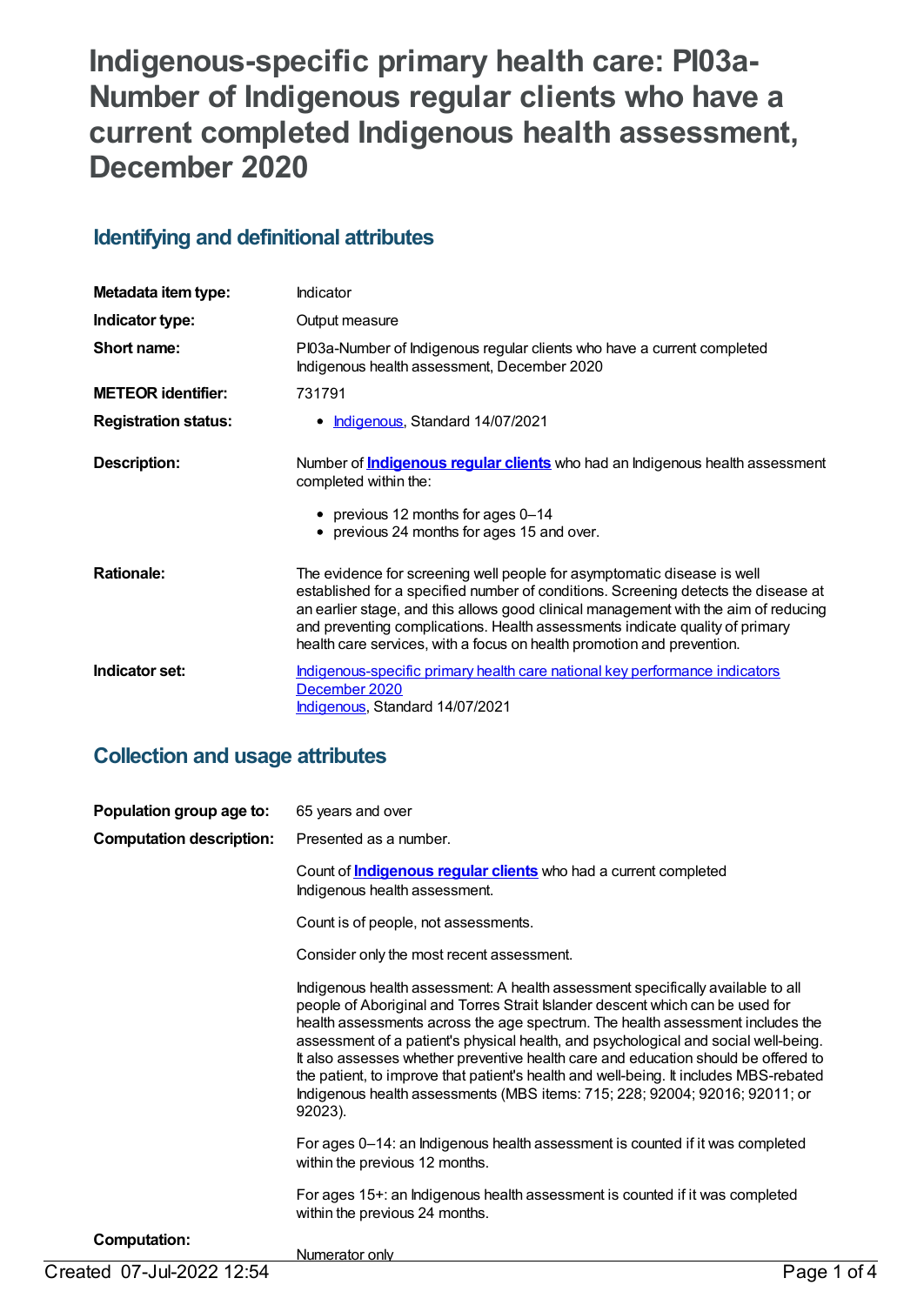#### **Numerator:** Calculation A:

Number of Indigenous regular clients who had a current completed in-person MBSrebated Indigenous health assessment (MBS items: 715 or 228).

Calculation B:

Number of Indigenous regular clients who had a current completed Telehealth MBS-rebated Indigenous health assessment (MBS items: 92004; 92016; 92011; or 92023).

#### **Numerator data elements: Data Element / Data Set**

[Person—age,](https://meteor.aihw.gov.au/content/303794) total years N[NN]

**Data Source**

[Indigenous-specific](https://meteor.aihw.gov.au/content/737914) primary health care national Key Performance Indicators (nKPI) data collection

**NMDS / DSS**

[Indigenous-specific](https://meteor.aihw.gov.au/content/738532) primary health care NBEDS December 2020

### **Data Element / Data Set**

[Person—Indigenous](https://meteor.aihw.gov.au/content/602543) status, code N

**Data Source**

[Indigenous-specific](https://meteor.aihw.gov.au/content/737914) primary health care national Key Performance Indicators (nKPI) data collection

**NMDS / DSS**

[Indigenous-specific](https://meteor.aihw.gov.au/content/738532) primary health care NBEDS December 2020

**Guide for use**

Indigenous only.

### **Data Element / Data Set**

[Person—sex,](https://meteor.aihw.gov.au/content/635126) code X

**Data Source**

[Indigenous-specific](https://meteor.aihw.gov.au/content/737914) primary health care national Key Performance Indicators (nKPI) data collection

**NMDS / DSS**

[Indigenous-specific](https://meteor.aihw.gov.au/content/738532) primary health care NBEDS December 2020

### **Data Element / Data Set**

[Person—regular](https://meteor.aihw.gov.au/content/686291) client indicator, yes/no code N

#### **Data Source**

[Indigenous-specific](https://meteor.aihw.gov.au/content/737914) primary health care national Key Performance Indicators (nKPI) data collection

**NMDS / DSS**

[Indigenous-specific](https://meteor.aihw.gov.au/content/738532) primary health care NBEDS December 2020

**Guide for use**

Regular clients only.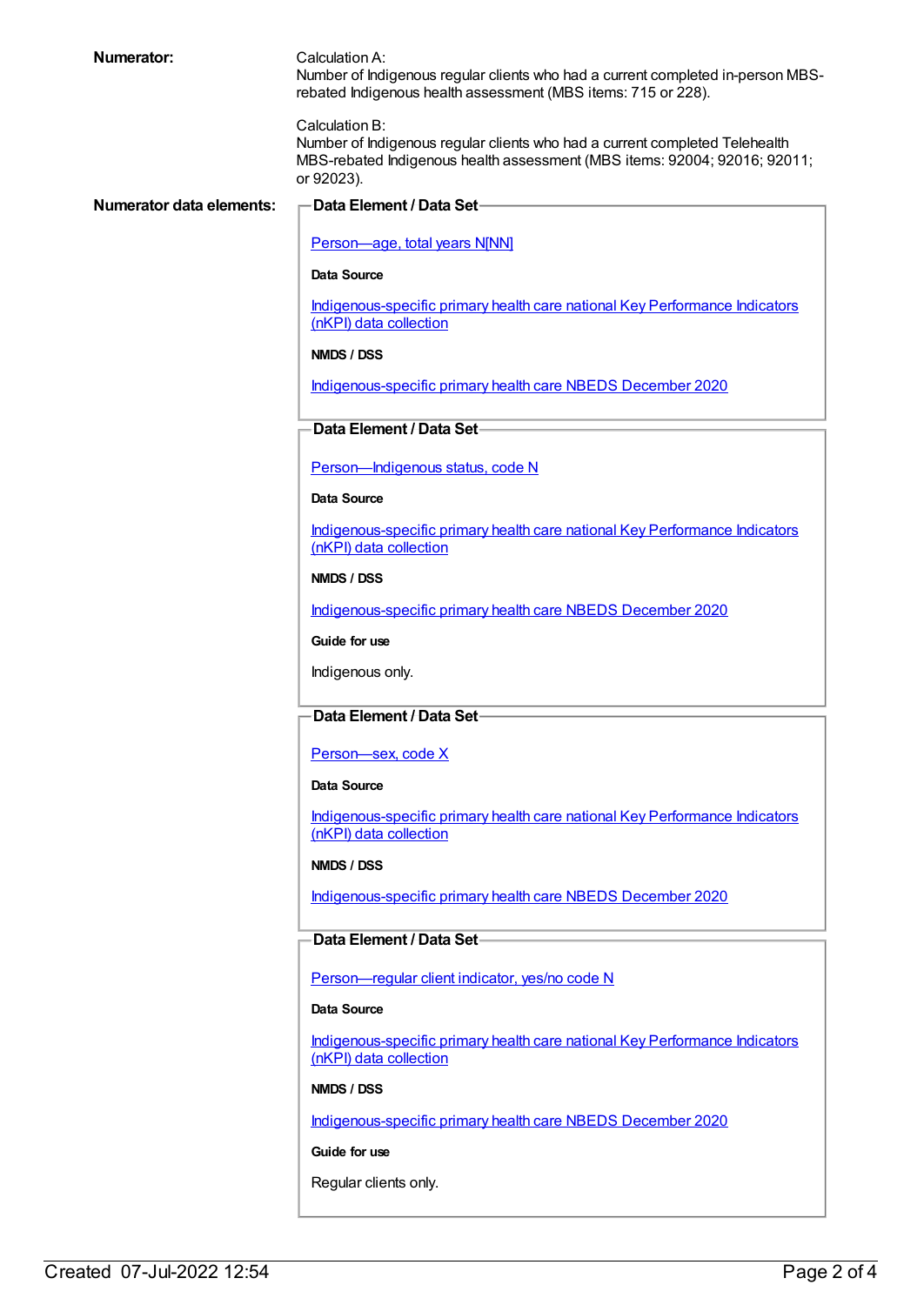|                                         | Data Element / Data Set-                                                                                         |
|-----------------------------------------|------------------------------------------------------------------------------------------------------------------|
|                                         | Person-Indigenous health assessment type, code N                                                                 |
|                                         | Data Source                                                                                                      |
|                                         | Indigenous-specific primary health care national Key Performance Indicators<br>(nKPI) data collection            |
|                                         | NMDS / DSS                                                                                                       |
|                                         |                                                                                                                  |
| Disaggregation:                         | Indigenous-specific primary health care NBEDS December 2020<br>1. Age group:                                     |
|                                         | $a) 0-4$ years<br>b) $5-14$ years                                                                                |
|                                         | c) 15-24 years                                                                                                   |
|                                         | d) 25-34 years                                                                                                   |
|                                         | e) 35-44 years                                                                                                   |
|                                         | f) $45-54$ years                                                                                                 |
|                                         | g) 55-64 years<br>h) 65 years and over.                                                                          |
|                                         | 2. Sex:                                                                                                          |
|                                         | a) Male                                                                                                          |
|                                         | b) Female.                                                                                                       |
|                                         | 3. Type of health assessment:                                                                                    |
|                                         | a) In-person MBS-rebated Indigenous health assessment<br>b) Telehealth MBS-rebated Indigenous health assessment. |
| <b>Disaggregation data</b><br>elements: | Data Element / Data Set-                                                                                         |
|                                         | Person-age, total years N[NN]                                                                                    |
|                                         | <b>Data Source</b>                                                                                               |
|                                         | Indigenous-specific primary health care national Key Performance Indicators<br>(nKPI) data collection            |
|                                         | NMDS / DSS                                                                                                       |
|                                         | Indigenous-specific primary health care NBEDS December 2020                                                      |
|                                         | Data Element / Data Set-                                                                                         |
|                                         | Person-sex, code X                                                                                               |
|                                         | Data Source                                                                                                      |
|                                         | Indigenous-specific primary health care national Key Performance Indicators<br>(nKPI) data collection            |
|                                         | NMDS / DSS                                                                                                       |
|                                         | Indigenous-specific primary health care NBEDS December 2020                                                      |
|                                         | Data Element / Data Set                                                                                          |
|                                         | Person-Indigenous health assessment type, code N                                                                 |
|                                         | Data Source                                                                                                      |
|                                         | Indigenous-specific primary health care national Key Performance Indicators<br>(nKPI) data collection            |
|                                         | NMDS / DSS                                                                                                       |
|                                         | Indigenous-specific primary health care NBEDS December 2020                                                      |
|                                         |                                                                                                                  |
| <b>Comments:</b>                        |                                                                                                                  |

Census date for reporting is 31 December 2020.